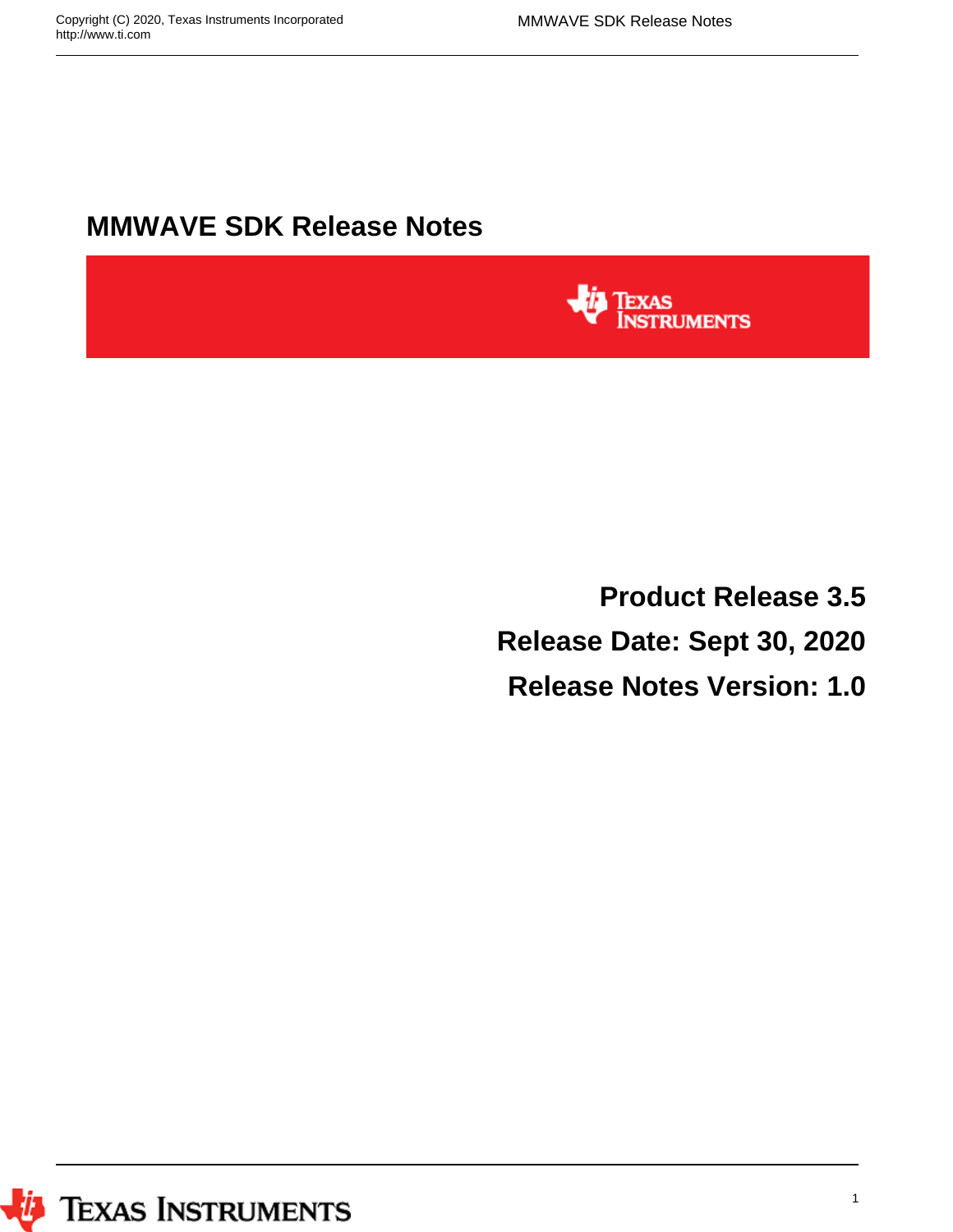## **CONTENTS**

```
1 Introduction
2 Release overview
        2.1 What is new
        2.2 Platform and Device Support
        2.3 Component versions
        2.4 Tools dependency
        2.5 Licensing
3 Release content
        3.1 New Features
        3.2 Migration section
        3.3 Issues fixed
        3.4 Known Issues
                 3.4.1 mmWave Suite/Demos Known Issues
                 3.4.2 RadarSS Known Issues
                          3.4.2.1 RadarSS firmware (patch) for xwr14xx, xwr16xx, xwr18xx 
                          3.4.2.2 RadarSS firmware for xwr68xx
        3.5 Limitations
                 3.5.1 mmWave Suite/Demos Limitations
                 3.5.2 RadarSS Limitations
                         3.5.2.1 RadarSS firmware (patch) for xwr14xx, xwr16xx, xwr18xx 
                         3.5.2.2 RadarSS firmware for xwr68xx
4 Test reports
5 Installation instructions
        5.1 Installation in GUI mode
        5.2 Installation in unattended command line mode
        5.3 Post Installation
6 Package Contents
         6.1 Drivers
        6.2 Control
        6.3 Datapath
        6.4 Algorithm
        6.5 Usecases
        6.6 Demos
        6.7 Misc folders 
        6.8 Scripts
        6.9 Firmware
        6.10 Tools
        6.11 Docs
7 Related documentation/links
```
*I* TEXAS INSTRUMENTS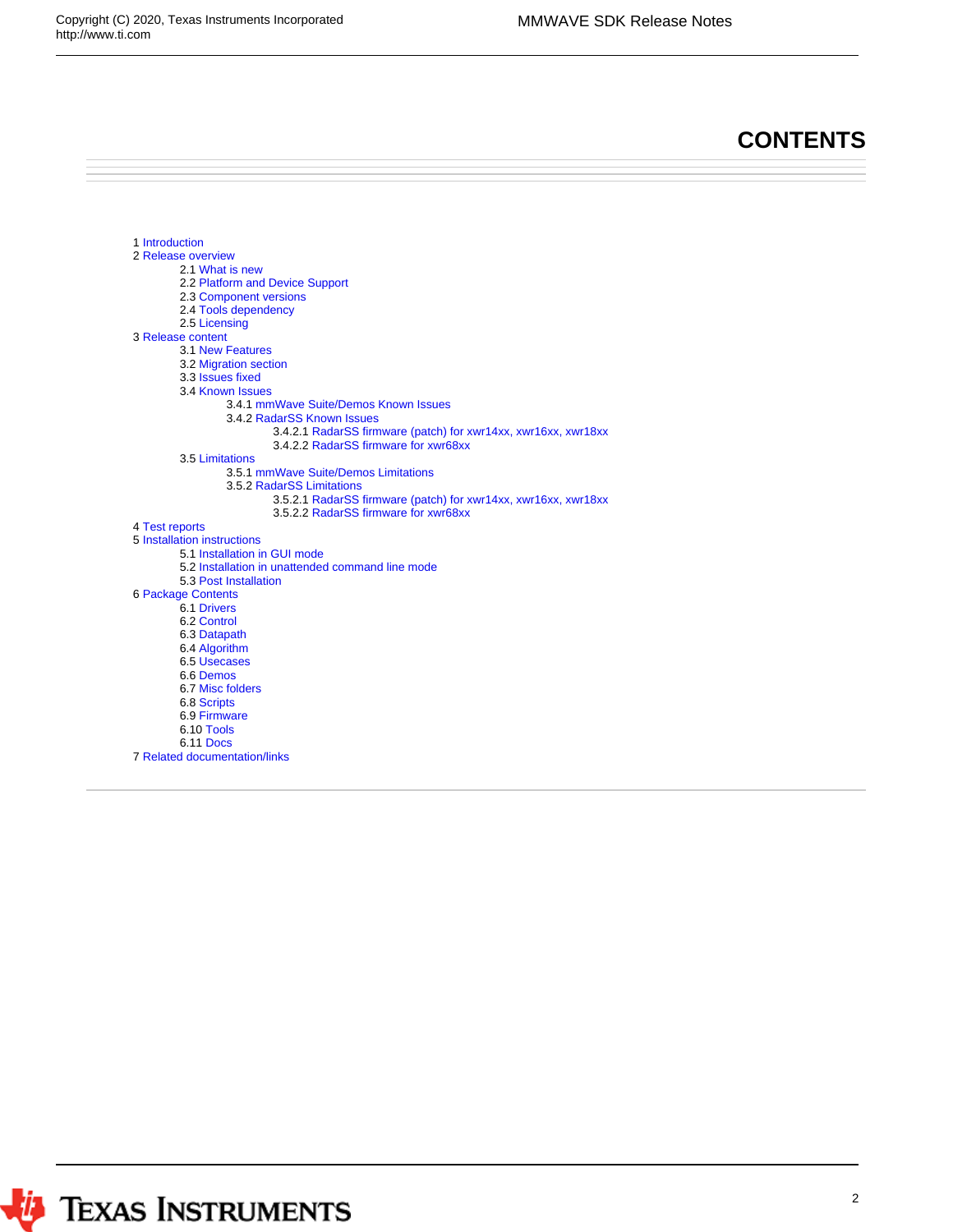## <span id="page-2-0"></span>1. Introduction

The mmWave SDK enables the development of millimeter wave (mmWave) radar applications using TI mmWave sensors (see [list of supported](#page-2-3)  [Platform/Devices](#page-2-3)). The SDK provides foundational components which will facilitate end users to focus on their applications. In addition, it provides few demo applications which will serve as a guide for integrating the SDK into end-user mmWave application.

Key mmWave SDK features:

- Building blocks
	- Full driver availability Layered approach to programming analog front end
	- Catalog of mmwave algorithms optimized for C674x DSPs
- Demonstrations and examples
	- TI RTOS based
	- Out of box demo with easy configurability via TI cloud based GUI
	- Representation of "point cloud" and benchmarking data from demo via GUI
	- Profiles tuned to common end user scenarios such as Range, Range resolution, Velocity, Velocity resolution
- Documentation

mmWave SDK works along with the following external tools:

- Host tools including Pin Mux, Flashing utilities
- Code Composer Studio™ IDE for RTOS development

**NOTICE**: This software product is used to configure TI's mmWave devices, including RF emissions parameters for such devices. Note Δ that many countries or regions impose regulations governing RF emissions. Users are responsible for understanding local RF emission regulations and operating the product within those regulations.

## <span id="page-2-1"></span>2. Release overview

#### <span id="page-2-2"></span>**2. 1. What is new**

- $\bullet$ Support for devices mentioned in the "Platform and Device Support" section below
- $\bullet$ New features can be found in [New Features](#page-5-1) section.
- Bug fixes
- Tools update

#### <span id="page-2-3"></span>**2. 2. Platform and Device Support**

The devices and platforms supported with this release include:

| <b>Supported Devices</b>            | <b>Supported EVM</b>                                                   |
|-------------------------------------|------------------------------------------------------------------------|
| AWR6843 ES2.0                       | AWR6843ISK (Rev B)+MMWAVEICBOOST (Rev B): AWR6843 Evaluation<br>Module |
| <b>AWR6843 QM ES2.0</b>             | N/A <sup>2</sup>                                                       |
| AWR6443 ES2.0                       | N/A <sup>2</sup>                                                       |
| AWR6843 HS FS2.0 <sup>1</sup>       | N/A <sup>2</sup>                                                       |
| <b>AWR6843AOP ES2.0</b>             | N/A <sup>2</sup>                                                       |
| AWR6843AOP HS<br>ES2.0 <sup>1</sup> | N/A <sup>2</sup>                                                       |
| AWR1843 ES1.0                       | AWR1843BOOST - AWR1843 Evaluation Module Rev C                         |
| AWR1843 HS ES 1.0<br>1              | N/A <sup>2</sup>                                                       |
| <b>AWR1843AOP ES2.0</b>             | N/A <sup>2</sup>                                                       |
| AWR1843AOP HS<br>ES2.0 <sup>1</sup> | N/A <sup>2</sup>                                                       |
| AWR1642 ES2.0                       | AWR1642BOOST - AWR1642 Evaluation Module Rev B                         |
| AWR1642 HS ES 2.0<br>1              | N/A <sup>2</sup>                                                       |

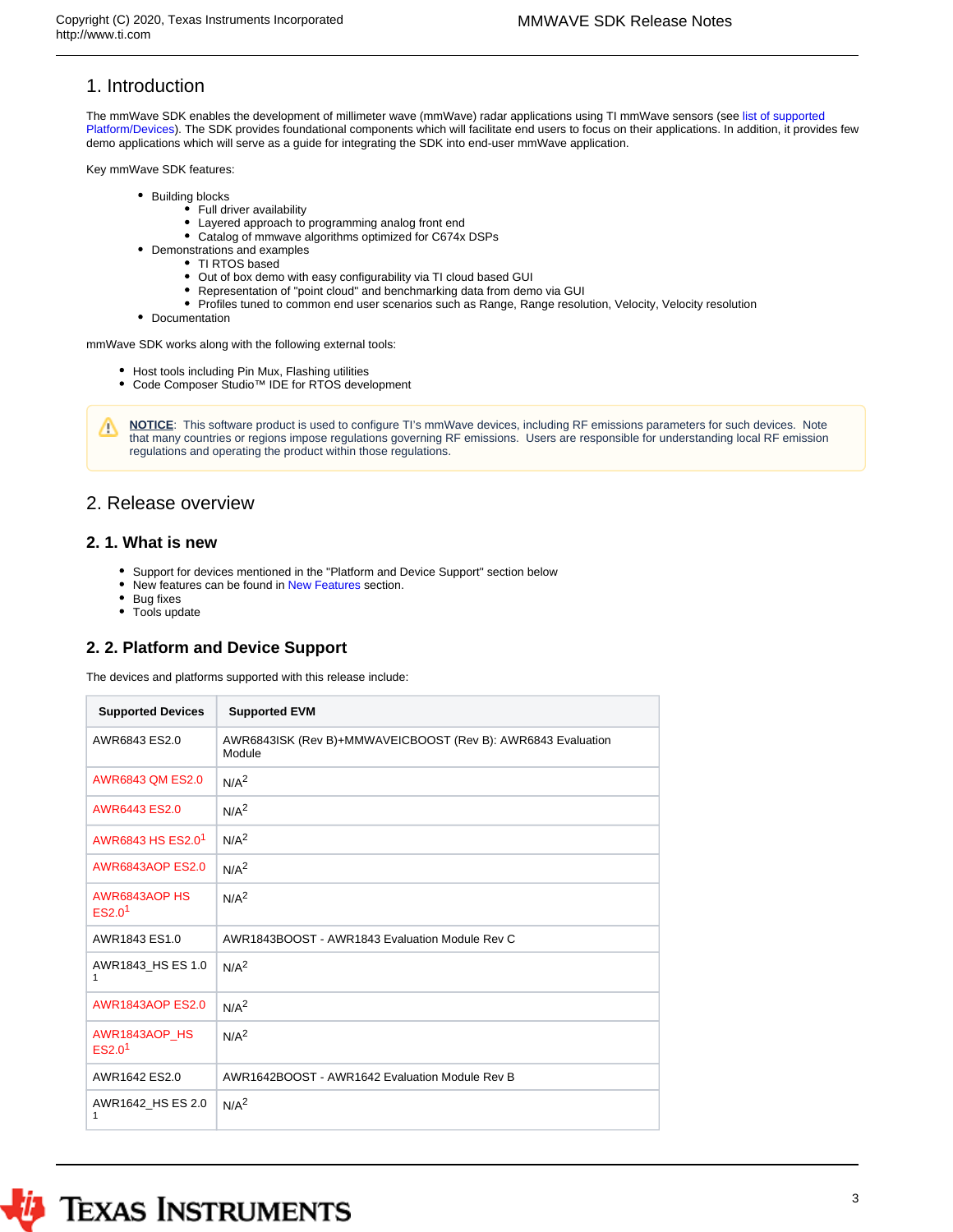| AWR1443 ES3.0 <sup>3</sup>                 | AWR1443BOOST - AWR1443 Evaluation Module Rev B                                        |
|--------------------------------------------|---------------------------------------------------------------------------------------|
| IWR6843 ES2.0                              | IWR6843ISK (Rev B)+MMWAVEICBOOST (Rev B): IWR6843 Evaluation Module                   |
| <b>IWR6843 SIL-2 ES2.0</b>                 | N/A <sup>2</sup>                                                                      |
| IWR6443 ES2.0                              | N/A <sup>2</sup>                                                                      |
| IWR6843 HS ES2.0 <sup>1</sup>              | N/A <sup>2</sup>                                                                      |
| <b>IWR6843AOP ES2.0</b>                    | IWR6843AOPEVM (Rev F) + MMWAVEICBOOST (Rev B): IWR6843AOP<br><b>Evaluation Module</b> |
| <b>IWR6843AOP SIL2</b><br>ES2.0            | N/A <sup>2</sup>                                                                      |
| <b>IWR6843AOP HS</b><br>ES2.0 <sup>1</sup> | N/A <sup>2</sup>                                                                      |
| IWR1843 ES1.0                              | IWR1843BOOST - IWR1843 Evaluation Module Rev C                                        |
| IWR1642 ES2.0                              | IWR1642BOOST - IWR1642 Evaluation Module Rev B                                        |
| IWR1642 HS ES 2.0 <sup>1</sup>             | N/A <sup>2</sup>                                                                      |
| IWR1443 ES3.0 <sup>3</sup>                 | IWR1443BOOST - IWR1443 Evaluation Module Rev B                                        |
| N/A                                        | DCA1000EVM (Rev A) - mmWave Real-time data-capture adapter                            |

 $1$  High Secure (HS) devices need additional MMWAVE-SECDEV package

<sup>2</sup> Device was internally validated using a device pin compatible EVM

<sup>3</sup> mmW (OOB) demo is not supported for this device in this release

xWR terminology is used in sections that are common for AWR and IWR devices

**Silicon versions other than the ones in the table above are not supported**

This release of mmWave SDK supports the foundation components for the devices mentioned in the table above . At system level, the Λ mmWave SOC/EVM may interface with other TI ecosystem SOCs/Launchpads/EVMs and software for these other devices will not be a part of the mmWave SDK foundation components.

## <span id="page-3-0"></span>**2. 3. Component versions**

Components inside mmwave\_sdk that have their own versions are shown below.

| Component                                                 |                           | Version  | Type                        | <b>Comment</b>                                                                      |
|-----------------------------------------------------------|---------------------------|----------|-----------------------------|-------------------------------------------------------------------------------------|
| mmwaye sdk                                                |                           | 3.5      | Source and Binary           | Overall package release version                                                     |
| RadarSS firmware (patch) for xwr14xx, xwr16xx,<br>xwr18xx |                           | 1.2.6.11 | <b>Binary</b>               | RadarSS firmware is in ROM. Only the patch is included in the mmwave<br>sdk release |
| RadarSS firmware for xwr68xx                              |                           | 6.3.2.x  | <b>Binary</b>               |                                                                                     |
| mmWaveLink Framework                                      |                           | 1.2.6    | Source and Binary           |                                                                                     |
| <b>FTDI</b>                                               |                           | 2.12     | <b>Binary</b>               |                                                                                     |
|                                                           | gen_bincrc32              | 1.0      | Windows and Linux<br>binary |                                                                                     |
|                                                           | out2rprc                  | 2.0      | Windows binary              | Need mono to run this on Linux                                                      |
| Image Creator                                             | Crc multicore image       | 1.0      | Windows and Linux<br>binary |                                                                                     |
|                                                           | Multicore image generator | 1.0      | Windows and Linux<br>binary |                                                                                     |
|                                                           | create_ConfigRPRC         | 1.0      | Windows and Linux<br>binary |                                                                                     |



# *I* TEXAS INSTRUMENTS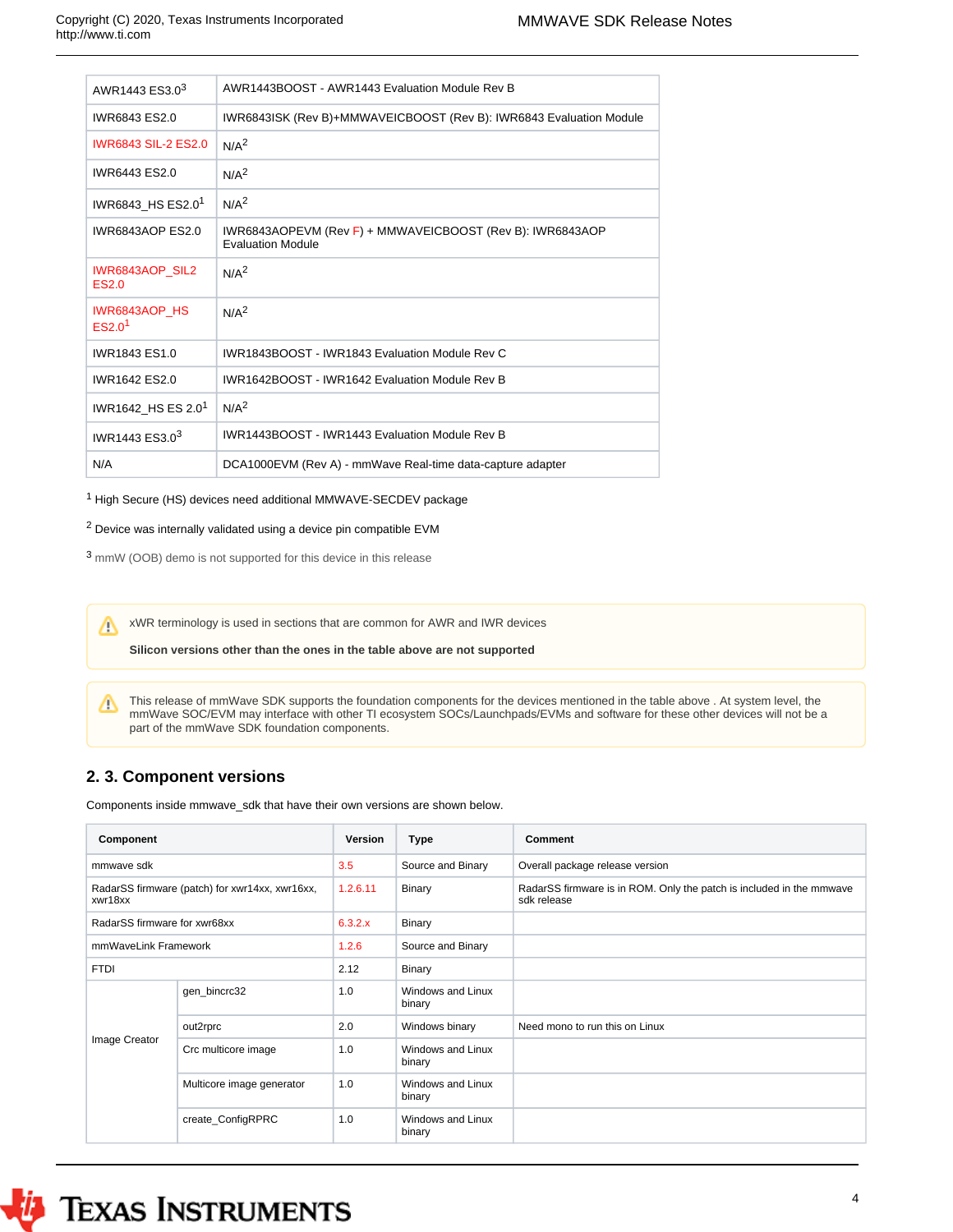## <span id="page-4-0"></span>**2. 4. Tools dependency**

For building and using mmwave sdk the following tool versions are needed.

| Tool                                              | <b>Version</b>            | Download link                                                                           |
|---------------------------------------------------|---------------------------|-----------------------------------------------------------------------------------------|
| CCS                                               | 9.3 or later              | download link                                                                           |
| <b>TI SYS/BIOS</b>                                | 6.73.01.01                | Included in mmwave sdk installer                                                        |
| TI ARM compiler                                   | 16.9.6.LTS                | Included in mmwave sdk installer                                                        |
| TI CGT compiler                                   | 8.3.3                     | Included in mmwave sdk installer                                                        |
| <b>XDC</b>                                        | 3.50.08.24                | Included in mmwave sdk installer                                                        |
| C64x+DSPLIB                                       | 3.4.0.0                   | Included in mmwave sdk installer                                                        |
| C674x DSPLIB                                      | 3.4.0.0                   | Included in mmwave sdk installer                                                        |
| C674x MATHLIB (little-endian, elf/coff<br>format) | 3.1.2.1                   | Included in mmwave sdk installer                                                        |
| Mono JIT compiler                                 | 4.2.1                     | Only for Linux builds                                                                   |
| mmWave Radar Device support package               | 1.6.1 or later            | Upgrade to the latest using CCS update process (see SDK user guide for more<br>details) |
| TI Emulators package                              | 7.0.188.0 or later        | Upgrade to the latest using CCS update process (see SDK user guide for more<br>details) |
| MMWAVE-SECDEV                                     | $2.0.1$ or later          | Needed for high secure (HS) devices only                                                |
|                                                   |                           | Can be requested from link                                                              |
| Pinmux tool (optional)                            | Latest                    | Used to generate pinmux configuration for custom board                                  |
|                                                   |                           | https://dev.ti.com/pinmux (Cloud version)                                               |
| Doxygen (optional)                                | 1.8.11                    | Only needed if regenerating doxygen docs                                                |
| Graphviz (optional)                               | 2.36.0<br>(20140111.2315) | Only needed if regenerating doxygen docs                                                |
| DCA1000EVM CLI                                    | 1.0.0                     | Part of MMWAVE STUDIO package (use MMWAVE-STUDIO version 2.1.0 or<br>later)             |

The following tools are needed at runtime

| <b>Runtime tool</b>       | <b>Version</b> | Link                                                                                                                      |  |
|---------------------------|----------------|---------------------------------------------------------------------------------------------------------------------------|--|
| Uniflash                  | Latest         | Uniflash tool is used for flashing xWR1xxx devices                                                                        |  |
|                           |                | Cloud version (Recommended):                                                                                              |  |
|                           |                | https://dev.ti.com/uniflash                                                                                               |  |
|                           |                | Offline version:                                                                                                          |  |
|                           |                | http://www.ti.com/tool/uniflash                                                                                           |  |
| mmWave Demo<br>Visualizer | Latest         | TI Gallery APP for configuring mmWave sensors and visualizing the point cloud objects generated by the<br>mmWave SDK demo |  |
|                           |                | https://dev.ti.com/mmWaveDemoVisualizer                                                                                   |  |

## <span id="page-4-1"></span>**2. 5. Licensing**

Please refer to the mmwave\_sdk\_software\_manifest.html, which outlines the licensing status for mmwave\_sdk package.

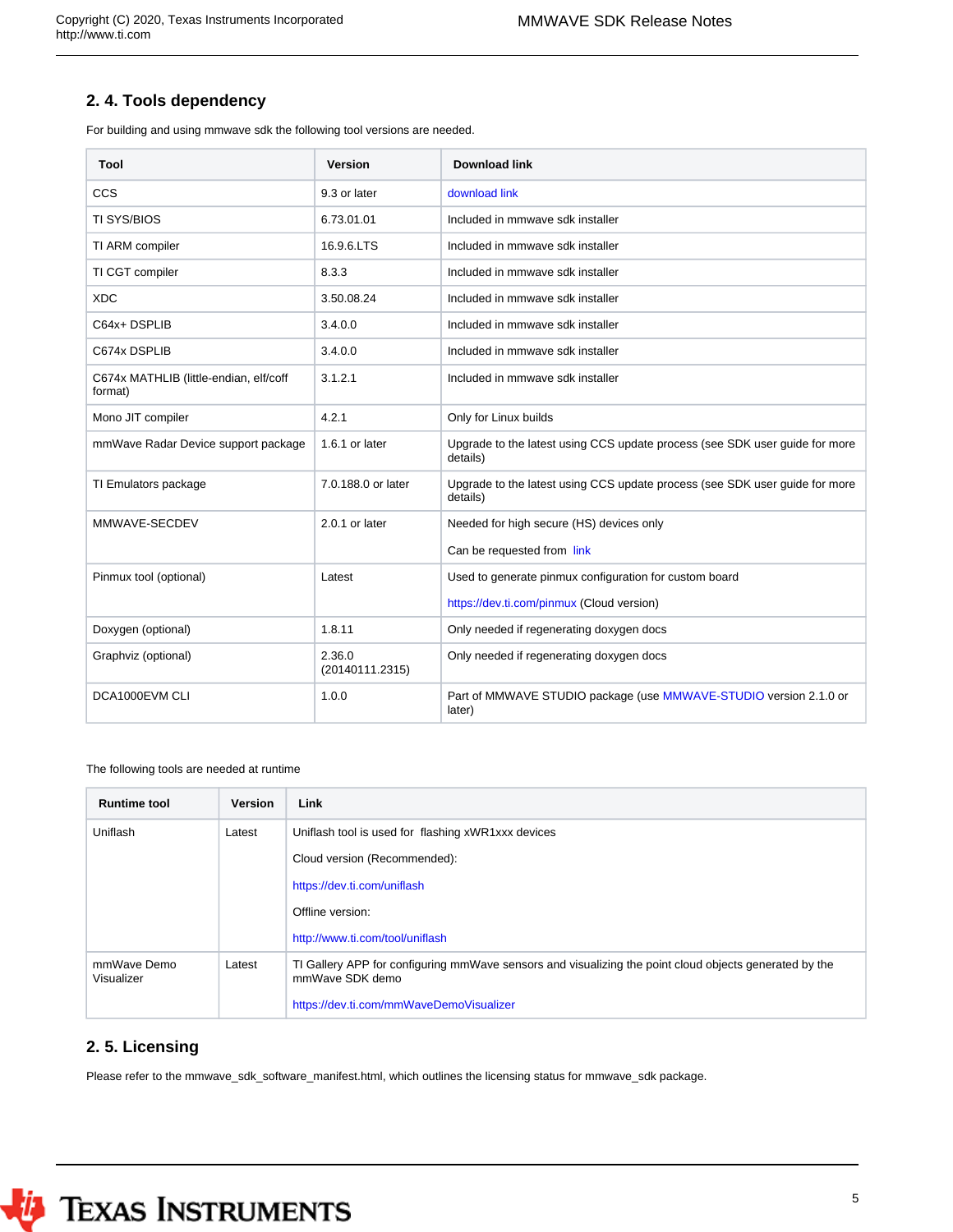## <span id="page-5-0"></span>3. Release content

#### <span id="page-5-1"></span>**3. 1. New Features**

- Added support for AWR1843AOP ES2.0, AWR6843 QM ES2.0, AWR6843AOP HS ES2.0, AWR1843AOP HS ES2.0, IWR6843AOP HS ES2. 0, IWR6843AOP\_SIL2 ES2.0, AWR6443 ES2.0, AWR6843AOP ES2.0, AWR6843 HS ES2.0, IWR6843 SIL-2 ES2.0 devices.
- mmWave Suite enhancement • Drivers
	- CANFD:
		- Added support for the second CANFD instance for AWR6xxx devices.
		- Removed support for soft reset for 60Ghz devices as it is no longer supported by the IP.
		- Added new testcases to test the two instances simultaneous transmit/receive capability.
		- SOC:
			- AWR18xx/AWR16xx: Added workaround in SOC-init() for Pulse width Synchronizer silicon issue related to DSP STC/power down
			- Added support for MCANB for AWR6xxx devices.
		- HWA: Added support for compression/decompression for 60GHz devices.
		- GPIO: updated driver to allow interrupt capabilities on only first 16 GPIO pins as per H/W capabilities
	- Updated driver and unit tests for QSPI/QSPI flash and SBL to showcase 80Mhz clocking speed for QSPI in 60GHz devices • mmWave Control laver
		- Updated the error code returned by mmWave\_Open API when RadarSS reports boot-time calibration failure
		- If the BPM chirp is a valid chirp used for the current frame, then make sure custom calibration config MMWave\_open to
		- override the default calibration mask and adhere to the recommendation by mmwavelink RF driver.
	- mmWaveLink RF driver
	- Added support for monitoring functions for ASILB/SIL2 variants of 60GHz devices
	- **Group Tracker** 
		- Implemented improvements at tracker layer to use the both static and dynamic point cloud points.
		- Added version history file to provide more insight into the changes performed in this component
	- mmWave data processing layers
		- AOA 2D DPU and HWA based ObjectDetection DPC: Added support for AWR1843AOP
		- Added more testcases in DPUs to cover cases where a higher order FFT is done for Range and Doppler
		- Added more testcases in DPUs for number of ADC Samples less than 64
		- Added check in CFAR DPU if Range or doppler bins are not greater than 2\*(noiseLen+guardLen) for their respective CFAR config.
		- Minimum number of ADC samples supported have been changed from 64 to 2. CFAR DPU might impose some restrictions on RangeBins < 8.
- mmWave Demos enhancement
	- Visualizer:
		- Added option to playback recorded stream in the PLOTS tab.
		- Added option to CONFIGURE tab to allow user to save or restore the boot time RF calibration data
		- mmW demos:
			- Added support for saving and restoring boot time RF calibration data. New CLI command calibdata created to support this configuration.
			- Added section about error codes and their decoding logic in mmW demo doxygen
			- Updated RF gain target to 36dB for all profiles of 60GHz devices.
			- xwr18xx mmW demo: Added support for AWR1843 AOP and it antenna pattern
- Components/Tools
	- RadarSS: Updated the RadarSS component for all devices (see exact version above). Users should refer to the RadarSS release notes included under mmwave\_sdk\_<ver>/firmware/radarss folder for features and enhancements done in this component.
	- New python based scripts provided to parse output generated by mmW demo over UART and LVDS.
	- Linker command files: Grouped .bss, .neardata, and .rodata together to prevent linker warning/error related to near data relocation.

## <span id="page-5-2"></span>**3. 2. Migration section**

This section describes the changes that are relevant for users migrating to the mmWave SDK 3.5.0 release from 3.4.0 release. See release notes archive in the SDK release package for migrating from other older releases.

| Summary                                                                                                    | Component<br>/s | <b>Subcomponent</b> | <b>Behavior of impact</b>                                                                                                                                         |
|------------------------------------------------------------------------------------------------------------|-----------------|---------------------|-------------------------------------------------------------------------------------------------------------------------------------------------------------------|
| Added presence detection to group tracker algorithm                                                        | Alg             | Gtrack              | See mmwave_sdk_ <ver>/packages/ti/alg/gtrack<br/>/version history.txt for details on changes and their<br/>impact to application</ver>                            |
| mmWave Open API will return MMWAVE ECALFAIL instead<br>of MMWAVE ERFINIT on boot time calibration failure. | Control         | mmWave API          | If application takes different actions based on error code<br>returned by mmWave Open API, then theu should<br>update the action for MMWAVE ECALFAIL accordingly. |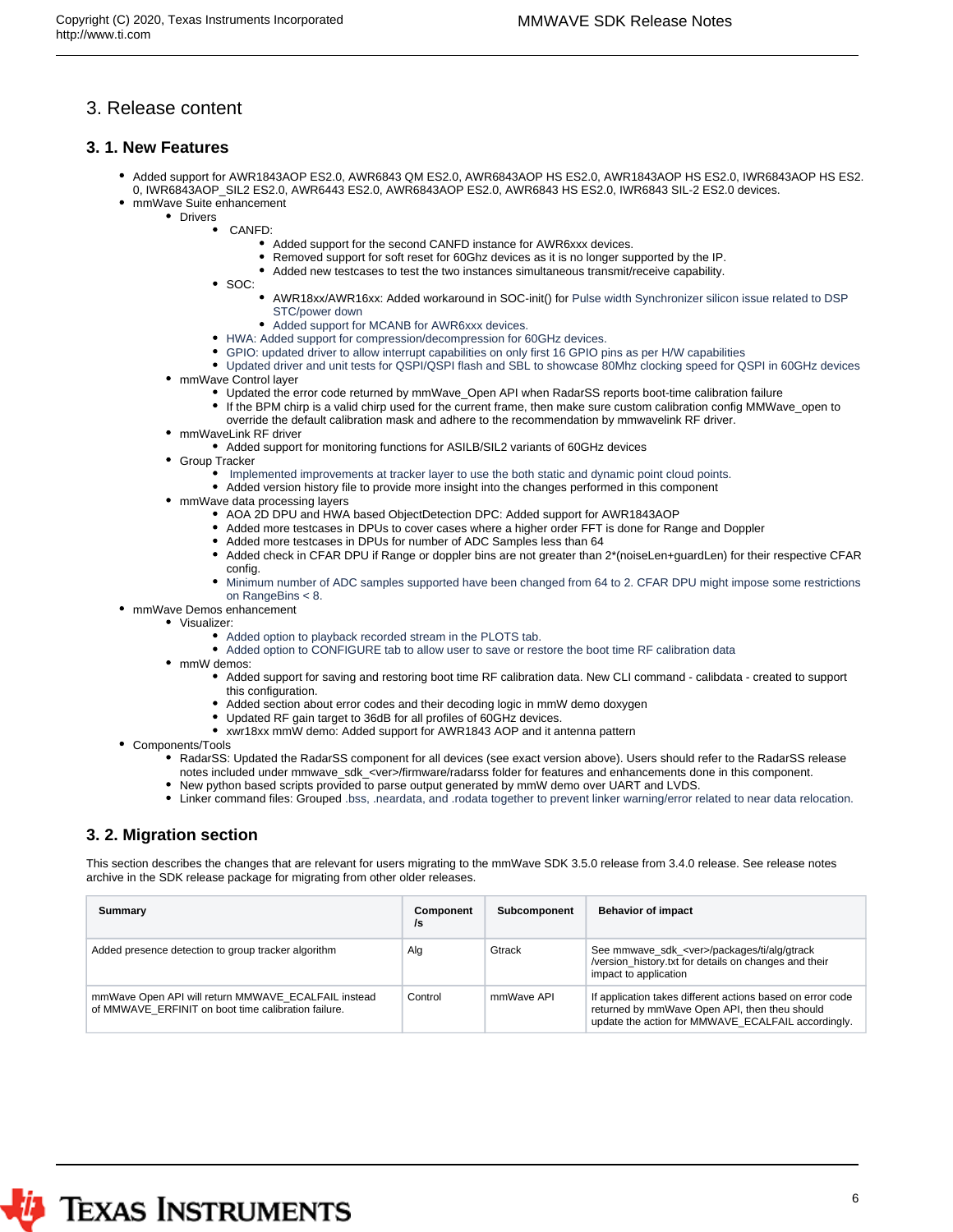| mmwavelink now supports monitoring APIs for safety devices in<br>60GHz family                                                                  | Control        | mmwavelink | No changes to existing API but user can issue the<br>following APIs to enable the corresponding features in<br>safety devices for 60GHz family:<br>• rlRfDigMonEnableConfig<br>rlRfDigMonPeriodicConfig<br>٠<br>٠<br>rlRfAnaMonConfig<br>rlRfTempMonConfig<br>rlRfRxGainPhMonConfig<br>rlRfRxlfStageMonConfig<br>rlRfTxPowrMonConfig<br>٠<br>rlRfTxBallbreakMonConfig<br>rlRfSynthFreqMonConfig<br>rlRfExtAnaSignalsMonConfig<br>rlRfTxIntAnaSignalsMonConfig<br>rlRfRxIntAnaSignalsMonConfig<br>rlRfPmClkLoIntAnaSignalsMonConfig<br>rlRfGpadcIntAnaSignalsMonConfig<br>• rlRfPllContrlVoltMonConfig<br>rlRfDualClkCompMonConfig<br>٠<br>rlRfRxlfSatMonConfig<br>rlRfRxSigImgMonConfig<br>٠<br>rlRfRxMixerInPwrConfig<br>٠<br>rlRfAnaFaultInjConfig |
|------------------------------------------------------------------------------------------------------------------------------------------------|----------------|------------|------------------------------------------------------------------------------------------------------------------------------------------------------------------------------------------------------------------------------------------------------------------------------------------------------------------------------------------------------------------------------------------------------------------------------------------------------------------------------------------------------------------------------------------------------------------------------------------------------------------------------------------------------------------------------------------------------------------------------------------------------|
| TX Ball Break monitoring configuration API has a new frequency<br>field.                                                                       | Control        | mmwavelink | See doxygen of rIRfTxBallbreakMonConfig for more<br>details                                                                                                                                                                                                                                                                                                                                                                                                                                                                                                                                                                                                                                                                                          |
| New option to disable TX PS DAC monitoring as part of the TX<br>internal analog signals monitoring configuration API.                          | Control        | mmwavelink | See doxygen of rIRfTxIntAnaSignalsMonConfig for more<br>details                                                                                                                                                                                                                                                                                                                                                                                                                                                                                                                                                                                                                                                                                      |
| New restrictions have been added on the allowed range for start<br>frequency and frequency slope values.                                       | Control        | mmwavelink | See doxygen of following APIs for more details:<br>• rlSetProfileConfig<br>rlSetChirpConfig<br>٠<br>• rlSetLoopBckBurstCfg<br>rlSetDynChirpCfg<br>rlSetContModeConfig<br>rlRfTxBallbreakMonConfig                                                                                                                                                                                                                                                                                                                                                                                                                                                                                                                                                    |
| New mandatory CLI command 'calibdata' added to the mmW<br>demo CLI to configure the save/restore feature of boot time RF<br>calibrations       | Demos          | mmW        | See SDK user guide on details about this new command.<br>User can use ti/demo/ <platform>/mmw/profiles/<br/>mmwDemo_<platform>_update_config.pl to migrate<br/>CFG files from previous release to the current one.</platform></platform>                                                                                                                                                                                                                                                                                                                                                                                                                                                                                                             |
| GPIO driver is updated to allow interrupt capabilities on only first<br>16 GPIO pins as per H/W capabilities                                   | <b>Drivers</b> | GPIO       | GPIO hardware only supports interrupt capability on<br>GPIO pins 0-15 - driver will now return an error if any<br>pins outside that range are requested for interrupt<br>capability.                                                                                                                                                                                                                                                                                                                                                                                                                                                                                                                                                                 |
| HWA driver API is updated to support compression<br>/decompression feature in 60GHz devices                                                    | <b>Drivers</b> | <b>HWA</b> | Application need to config these new fields only if<br>compression/decompression is desired. This applies to<br>60Ghz devices only.                                                                                                                                                                                                                                                                                                                                                                                                                                                                                                                                                                                                                  |
| SOC getDeviceRFFregScaleFactor() will return compile time RF<br>frequency scale factor if the device part number is not a known<br>part number | <b>Drivers</b> | <b>SOC</b> | No change in application is required for this.                                                                                                                                                                                                                                                                                                                                                                                                                                                                                                                                                                                                                                                                                                       |

## <span id="page-6-0"></span>**3. 3. Issues fixed**

This section captures the issues that were fixed in this release for mmWave Suite/Demos. For RadarSS related issues that are fixed as part of this release can be found in RadarSS release notes included under mmwave\_sdk\_<ver>/firmware/radarss folder.

| <b>Issue Type</b> | Key         | Summary                                                                                   |
|-------------------|-------------|-------------------------------------------------------------------------------------------|
| <b>Bug</b>        | MMWSDK-2293 | ESM deregisterNotifier function doesn't remove notifier                                   |
| <b>Bug</b>        | MMWSDK-2289 | GPIO: Only first 16 GPIO pins can be configure for interrupt                              |
| <b>Bug</b>        | MMWSDK-2250 | Error in formula in AoA Doxygen for doppler FFT output size condition                     |
| <b>Bug</b>        | MMWSDK-2239 | The calibration Status is recorded but masked (The mask is missing the RXIQMM cal<br>bit) |
| <b>Bug</b>        | MMWSDK-2155 | Missing Header/Prototype for DPIFUtils_convertPointCloudCartesionToSpherical              |
| <b>Bug</b>        | MMWSDK-2154 | In math utility, on a DSP, log2 functions are incorrect for some input values.            |
| <b>Bug</b>        | MMWSDK-2116 | EDMA driver does not clear EERH register at init time                                     |

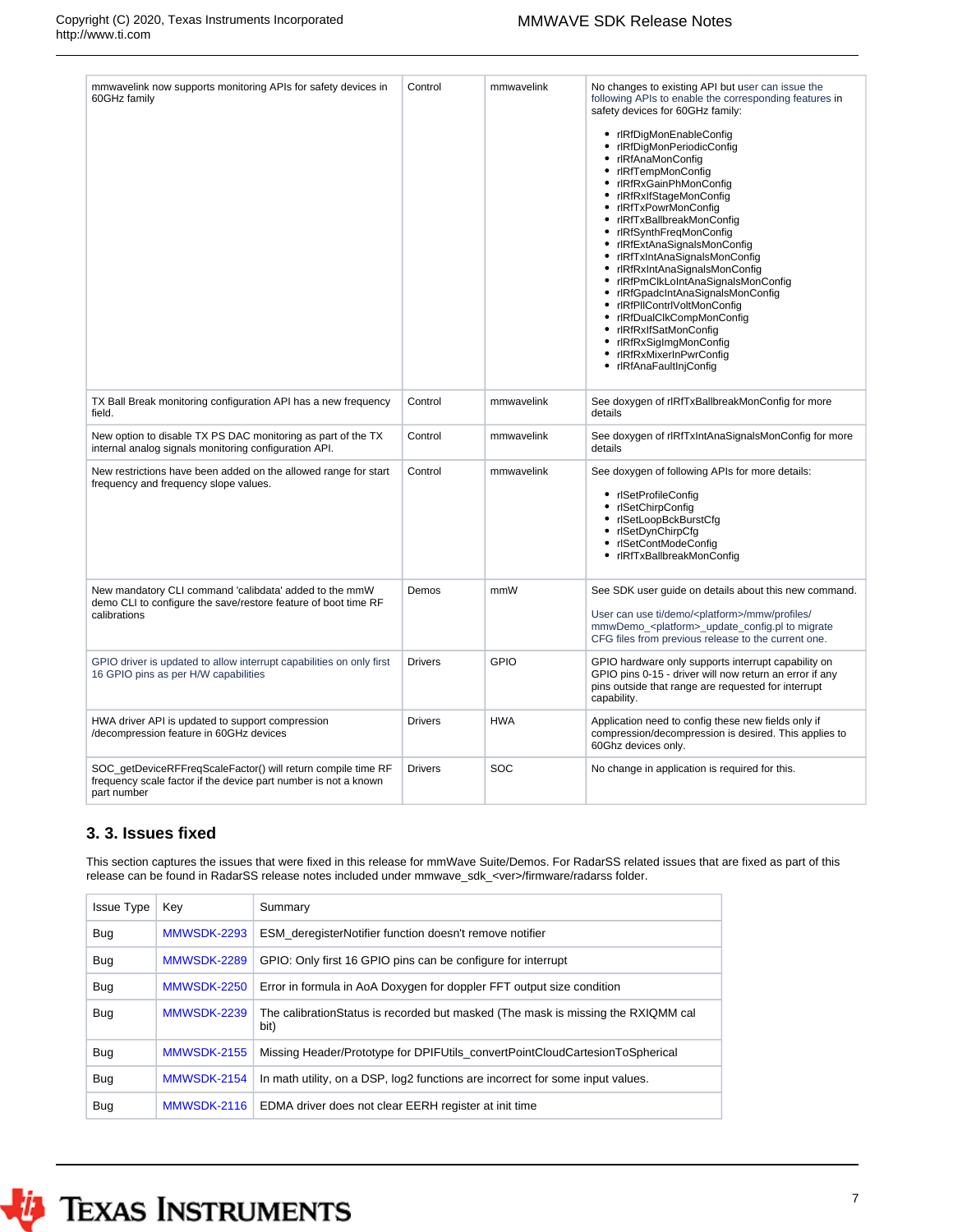## <span id="page-7-0"></span>**3. 4. Known Issues**

#### <span id="page-7-1"></span>**3. 4. 1. mmWave Suite/Demos Known Issues**

The following issues are known at the time of this release.

| <b>Issue</b><br><b>Type</b> | Key             | <b>Summary</b>                                                                                                                                                   | Comments                                                                                                                                                                                                                                                                                                                                                                                                                                                                                                     |
|-----------------------------|-----------------|------------------------------------------------------------------------------------------------------------------------------------------------------------------|--------------------------------------------------------------------------------------------------------------------------------------------------------------------------------------------------------------------------------------------------------------------------------------------------------------------------------------------------------------------------------------------------------------------------------------------------------------------------------------------------------------|
| <b>Bug</b>                  | MMWSDK-<br>1542 | AoA DPU: RX phase calibration does not work<br>when measurement is done with less than the<br>possible max antenna size (#tx < 3, #rx < 4 in<br>case of IWR6843) | Documented procedure in past releases always mentioned that all the available<br>antennas on the device be turned on for measurement - so this is not creating any<br>deviation from that. This is listed as known issue so that user are aware of the<br>limitation.                                                                                                                                                                                                                                        |
| <b>Bug</b>                  | MMWSDK-<br>1497 | Intermittent failure in "monitoring results" for<br>mmwavelink unit test for awr16xx                                                                             | This issue is seen in noisy lab environment only. One out of many reports for noise<br>figure has failure status. Observed noise figure from that report are logged at the end<br>of the test run and can be used for debugging further, in case this is seen in other<br>scenarios.                                                                                                                                                                                                                         |
| <b>Bug</b>                  | MMWSDK-<br>1363 | Range processing hwa DPU crashes when<br>number of RX antenna is 4, and range fft size is<br>1024                                                                | For 1 TX 4 RX and numRangeBins = 1024, the BdstIndex for EDMA copy will go<br>beyond its limit of 32768. The calculation is follows:<br>ByptesPerChirp = numRangeBins * numRxAnt * sizeof(cmplx16lmRe_t) = 16KB.<br>For 1 TX antenna, due to ping/pong scheme, the jump will be 2 $*$ ByptesPerChirp =<br>32KB.<br>The same case is solved by manually setting destination address in rangeProc DSP<br>based implementation.<br>For rangeProcHWA, the manually setting of destination address is not doable. |
| Bug                         | MMWSDK-<br>1157 | Rare failure seen in UART loopback driver unit test<br>- HW limitation                                                                                           |                                                                                                                                                                                                                                                                                                                                                                                                                                                                                                              |
| Bug                         | MMWSDK-<br>1078 | Limitation in processing chain + LVDS<br>instrumentation use case                                                                                                | See limitations section below                                                                                                                                                                                                                                                                                                                                                                                                                                                                                |
| Task                        | MMWSDK-<br>533  | GUI of mmw demo running slow from Firefox<br>browser                                                                                                             | Workaround: Please switch to Chrome browser.                                                                                                                                                                                                                                                                                                                                                                                                                                                                 |
| Story                       | MMWSDK-<br>319  | CAN driver: DMA mode is not supported                                                                                                                            |                                                                                                                                                                                                                                                                                                                                                                                                                                                                                                              |
| Story                       | MMWSDK-<br>252  | UART driver has not tested for Data Length 5 and<br>6                                                                                                            |                                                                                                                                                                                                                                                                                                                                                                                                                                                                                                              |

#### <span id="page-7-2"></span>**3. 4. 2. RadarSS Known Issues**

#### <span id="page-7-3"></span>3. 4. 2. 1. RadarSS firmware (patch) for xwr14xx, xwr16xx, xwr18xx

Users should refer to the RadarSS release notes included under mmwave\_sdk\_<ver>/firmware/radarss folder for known issues in this release of RadarSS firmware.

#### <span id="page-7-4"></span>3. 4. 2. 2. RadarSS firmware for xwr68xx

Users should refer to the RadarSS release notes included under mmwave\_sdk\_<ver>/firmware/radarss folder for known issues in this release of RadarSS firmware.

#### <span id="page-7-5"></span>**3. 5. Limitations**

#### <span id="page-7-6"></span>**3. 5. 1. mmWave Suite/Demos Limitations**

Some of these limitations are captured in the "known issues" list shown in previous section.

|   | CAN driver:                                                                                                 |
|---|-------------------------------------------------------------------------------------------------------------|
|   | • DMA and FIFO mode are not supported                                                                       |
| 2 | CANFD driver:<br>• DMA and Timestamping are not supported<br>• AWR6843: 2nd CANFD instance is not supported |

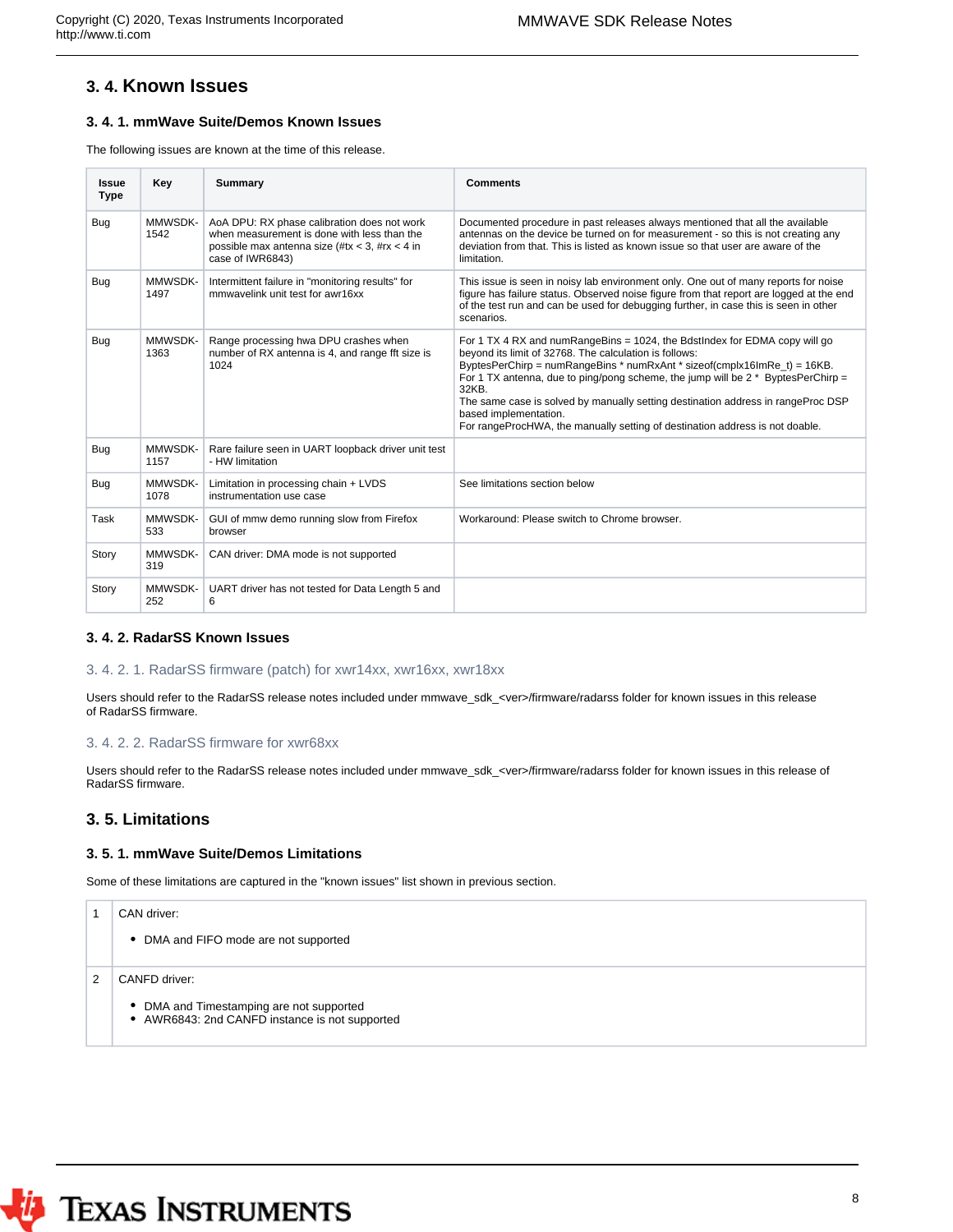| 3              | CBUFF/CSI2/LVDS:                                                                                                                                                                                                                                                                                                                                                                          |
|----------------|-------------------------------------------------------------------------------------------------------------------------------------------------------------------------------------------------------------------------------------------------------------------------------------------------------------------------------------------------------------------------------------------|
|                | • Driver does not support the following functionality:<br>• Multiple packets                                                                                                                                                                                                                                                                                                              |
|                | • 3 channels                                                                                                                                                                                                                                                                                                                                                                              |
|                | • CSI2: ADC streaming has only been tested under 1 configuration in csi_stream usecase                                                                                                                                                                                                                                                                                                    |
| 4              | CRC driver: "Auto" mode is not implemented.                                                                                                                                                                                                                                                                                                                                               |
| 5              | DMA driver: MPU and Parity Feature not implemented.                                                                                                                                                                                                                                                                                                                                       |
| 6              | EDMA driver: Privilege feature not implemented.                                                                                                                                                                                                                                                                                                                                           |
| $\overline{7}$ | HWA driver: Any modes/algorithm outside the scope of mmWave demo are not tested (however they are implemented in the driver).                                                                                                                                                                                                                                                             |
| 8              | I2C driver: Verified loopback mode on all mmWave device TI EVM (however all features are implemented in the driver) and master mode using<br>address scanning on all devices. Note that default xWR1642 BOOST EVM does not have a direct connection to I2C devices on the board from<br>the xwr1642 device and this I2C scan test in driver will fail until board modifications are done. |
| 9              | QSPI/QSPI Flash driver:                                                                                                                                                                                                                                                                                                                                                                   |
|                | dual-Read/Quad read in configuration mode is not supported                                                                                                                                                                                                                                                                                                                                |
|                | setting write protections bits is not supported                                                                                                                                                                                                                                                                                                                                           |
|                |                                                                                                                                                                                                                                                                                                                                                                                           |
| 10             | SPI (MIBSPI) Limitations:                                                                                                                                                                                                                                                                                                                                                                 |
|                | • For xWR14xx, MIBSPI is only supported on SPIA, hence driver only supports SPIA. SPIB is not supported in xWR14xx. In xWR16xx, both                                                                                                                                                                                                                                                      |
|                | instances are MIBSPI and are supported within the driver.                                                                                                                                                                                                                                                                                                                                 |
|                | • When MIBSPI mode is used in 4-pin slave mode, for every CHARLEN (8 bits or 16 bits), CS signal(from Master) has to be toggled and 2<br>VBUSP cycles need to be inserted. This needs to be taken care on SPI master device.                                                                                                                                                              |
|                |                                                                                                                                                                                                                                                                                                                                                                                           |
| 11             | DMA based transactions are not supported for CRC and Mailbox driver.                                                                                                                                                                                                                                                                                                                      |
| 12             | mmW demo: See demo's doxygen page for more details.                                                                                                                                                                                                                                                                                                                                       |
| 13             | Processing chain + LVDS instrumentation:                                                                                                                                                                                                                                                                                                                                                  |
|                | This feature is not available for xWR14xx due to ADC Buffer being unavailable for streaming while datapath processing is active.                                                                                                                                                                                                                                                          |
|                | ■ For xWR16xx, xWR18xx, xWR68xx, CQ cannot be streamed out reliably when datapath processing is also enabled. The data corruption                                                                                                                                                                                                                                                         |
|                | for CQ data over LVDS lanes is seen more pronounced when multiple chirps/chirp event is enabled. Note that, for this reason, default                                                                                                                                                                                                                                                      |
|                | mmW demo does not allow LVDS streaming and multiple chirps/chirp event to be enabled in the same configuration.                                                                                                                                                                                                                                                                           |
|                |                                                                                                                                                                                                                                                                                                                                                                                           |

#### <span id="page-8-0"></span>**3. 5. 2. RadarSS Limitations**

#### <span id="page-8-1"></span>3. 5. 2. 1. RadarSS firmware (patch) for xwr14xx, xwr16xx, xwr18xx

Users should refer to the RadarSS release notes included under mmwave\_sdk\_<ver>/firmware/radarss folder for "Unsupported Features and APIs" in this release of RadarSS firmware.

#### <span id="page-8-2"></span>3. 5. 2. 2. RadarSS firmware for xwr68xx

Users should refer to the RadarSS release notes included under mmwave\_sdk\_<ver>/firmware/radarss folder for limitations in this release of RadarSS firmware.

## <span id="page-8-3"></span>4. Test reports

Results of the unit tests can be found in the docs/test folder. The test folder has separate folders for all the SoC variants. System level test is run using demos.

## <span id="page-8-4"></span>5. Installation instructions

mmwave\_sdk installer is available as a Windows Installer and a Linux installer.

- **mmwave\_sdk\_<version>-Windows-x86-Install.exe: Windows installer verified on Windows 7 and Windows 10 machines**
- **mmwave\_sdk\_<version>-Linux-x86-Install.bin: Linux installer verified on Ubuntu 16.04 and Ubuntu 18.04 64 bit machines.**

## <span id="page-8-5"></span>**5. 1. Installation in GUI mode**

Depending on your development environment run the appropriate installer

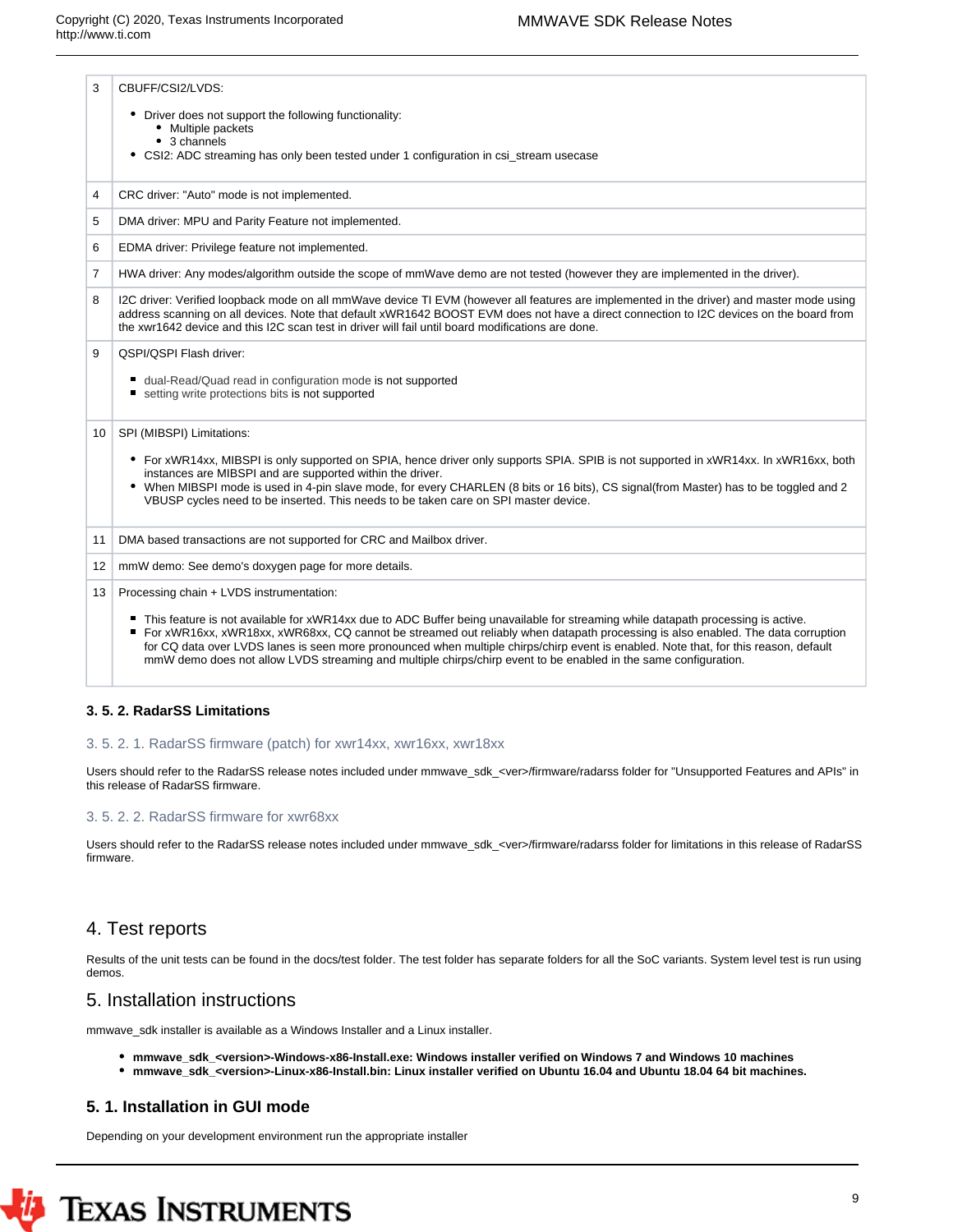- In Windows environment, double clicking the Windows installer from Windows explorer should start the installation process
- If in Linux environment,
	- On 64-bit machines: Since mmwave\_sdk\_<version>-Linux-x86-Install.bin is a 32-bit executable, install modules that allows Linux 32bit binaries to execute: "sudo dpkg --add-architecture i386"
	- Enable execute permission for the Linux installer by running "chmod +x mmwave\_sdk\_<version>-Linux-x86-Install.bin" command
	- Run the installer using "./mmwave\_sdk\_<version>-Linux-x86-Install.bin" command
	- $\bullet$ On 64-bit machines if the GUI does not show up you may need to install additional packages: "sudo apt-get install libc6:i386 libgtk2. 0-0:i386 libxtst6:i386"

Installation steps:

- Setup
- Choose Destination Location: Select the folder to install (default is c:\ti on windows and ~/ti on linux). The installation folder selected should not have spaces in its full path.
- Select Components: The installer includes all the tools needed for building the mmWave SDK. You should see a screen like below (except that each component will also have version information appended). The only reason to deselect a tool is if the exact tool version is already installed in the destination folder.

| Setup                                                                                                                                                                                      | $\mathbf{x}$                                                                                                |
|--------------------------------------------------------------------------------------------------------------------------------------------------------------------------------------------|-------------------------------------------------------------------------------------------------------------|
| <b>Select Components</b>                                                                                                                                                                   | <b>EXAS INSTRUMENTS</b>                                                                                     |
| you are ready to continue.                                                                                                                                                                 | Select the components you want to install; clear the components you do not want to install. Click Next when |
| OTV mmWave SDK and tools<br><b>V</b> mmWave SDK<br>V SYS/BIOS<br>TI CGT C6000<br><b>V</b> TI CGT ARM<br>DSPLIB C64Px<br>$\triangledown$ DSPLIB C674x<br>MATHLIB C674x<br><b>V</b> XDCtools | Click on a component to get a detailed<br>description                                                       |
| <b>InstallBuilder</b>                                                                                                                                                                      | Cancel<br>Next ><br>$<$ Back                                                                                |

- Review installation decisions
- Ready to install
- Once installation starts all the selected components will be installed (if a component with the same version exists in the destination folder it will be overwritten)
- Installation complete

#### <span id="page-9-0"></span>**5. 2. Installation in unattended command line mode**

The installers can be run in command line mode without user intervention

- In Windows environment
	- Run the installer using "mmwave\_sdk\_<version>-Windows-x86-Install.exe --prefix <installation folder> --mode unattended" command. This will install all the components in the installer.
		- Please note that even though the command may finish immediately it takes sometime for all the folders to show up in the destination folder (double check if you have the folder structure in "Post Installation" section before proceeding)
		- For command line help including information about selective installation of components run the following command "mmwave\_sdk\_<version>-Windows-x86-Install.exe --help"
- In Linux environment:
	- On 64-bit machines: Since mmwave\_sdk\_<version>-Linux-x86-Install.bin is a 32-bit executable, install modules that allows Linux 32bit binaries to execute: "sudo dpkg --add-architecture i386"
	- Enable execute permission for the Linux installer by running "chmod +x mmwave\_sdk\_<version>-Linux-x86-Install.bin" command Run the installer using "./mmwave\_sdk\_<version>-Linux-x86-Install.bin --prefix <installation folder> --mode unattended"
	- command. This will install all the components in the installer.
		- For command line help including information about selective installation of components run the following command ". /mmwave\_sdk\_<version>-Linux-x86-Install.bin --help"

## <span id="page-9-1"></span>**5. 3. Post Installation**

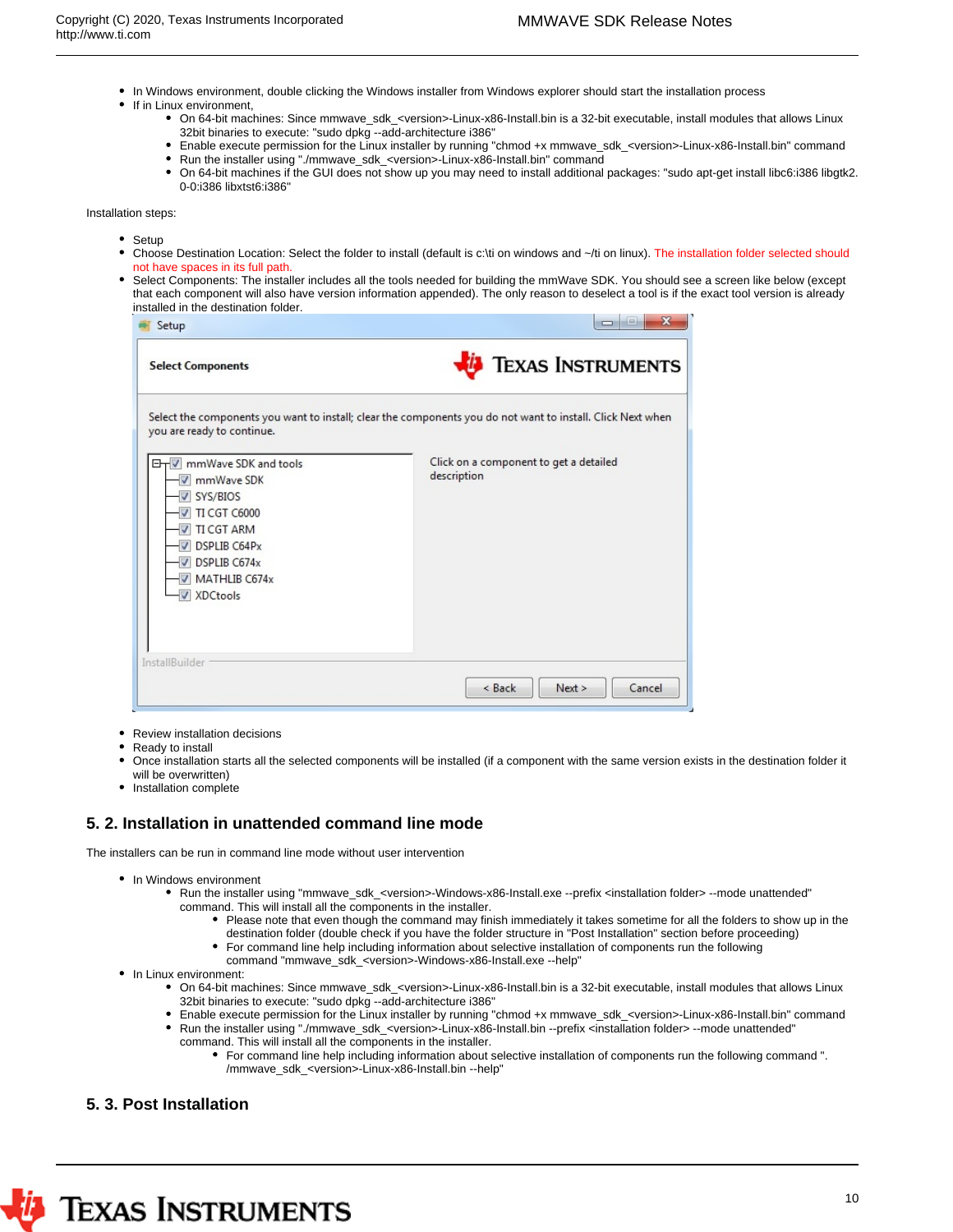After the installation is complete the following folder structure is expected in the installation folder (except that each component will have appropriate version number in place of the VERSION placeholder shown below)

| T١ |
|----|
|    |

- bios\_[VERSION]  $\mathbf{S}$
- dsplib\_c64Px\_[VERSION]
- dsplib\_c674x\_[VERSION]  $\mathbf{S}$
- mathlib\_c674x\_[VERSION] s
- mmwave\_sdk\_[VERSION]
- ti-cgt-arm\_[VERSION].LTS
- ti-cgt-c6000\_[VERSION]  $\mathcal{P}$
- xdctools\_[VERSION]\_core  $\left\langle \right\rangle$

Under the mmwave\_sdk <ver> folder you should have the following directory structure.



## <span id="page-10-0"></span>6. Package Contents

The mmwave sdk release package contains the following major components/folders.

## <span id="page-10-1"></span>**6. 1. Drivers**

Drivers can be found under mmwave\_sdk\_<ver>/packages/ti/drivers folder. The directory structure of all drivers is similar to the one shown below for adcbuf (some drivers do not have a unit test as shown in the table below)

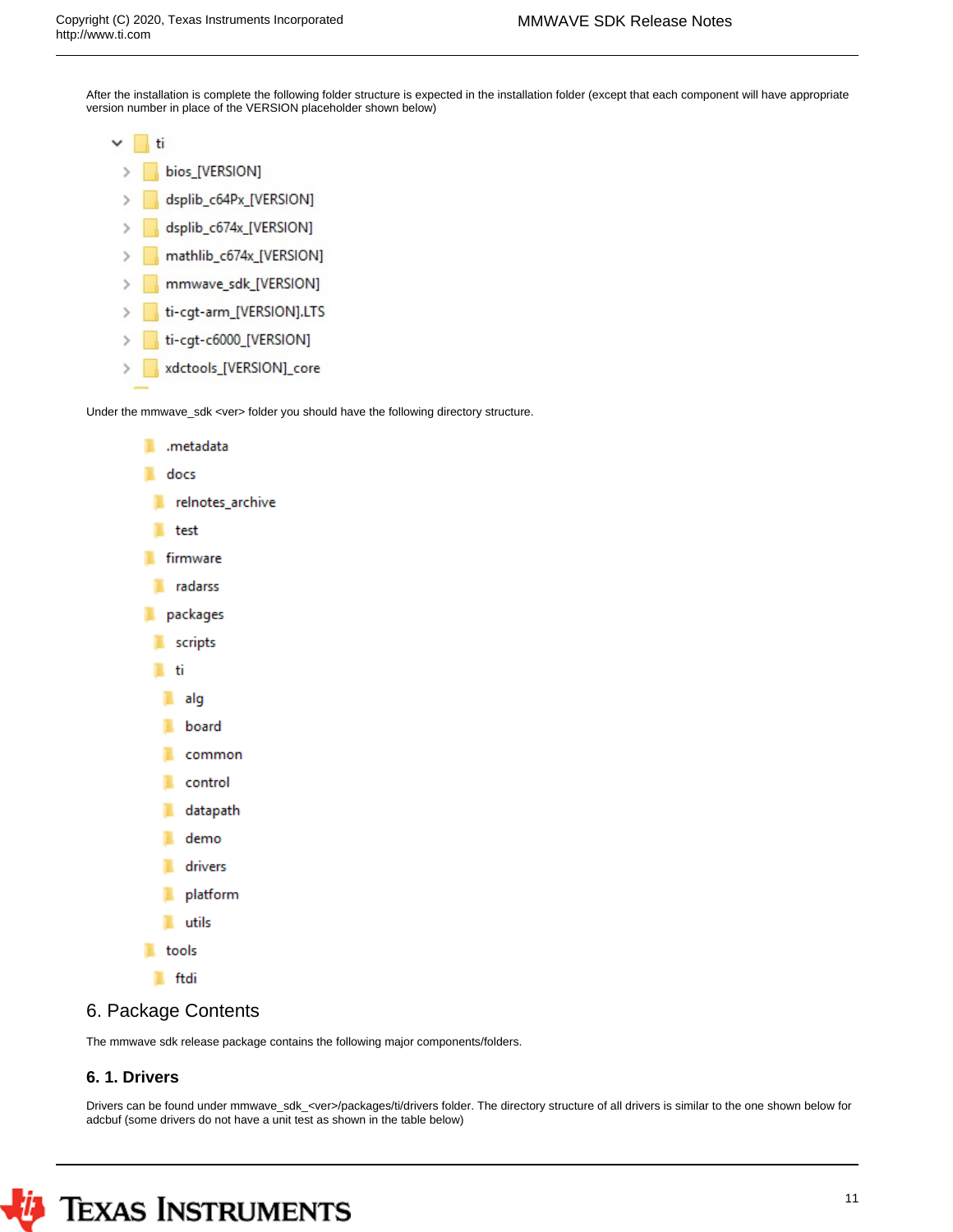

- docs: Driver API documentation done with doxygen
- include: Include files
- lib: Prebuilt libraries
- platform: Platform files
- src: Driver Source files
- test/<platform>: Unit test src files and prebuilt unit test binary for supported platforms
- test/common: Unit test src files common for all platforms
- driver base folder has external header file, make files

Content of each driver is indicated in the table below.

| Component             | Source &<br>prebuilt<br>library | <b>API</b><br><b>Document</b><br>(doxygen) | Unit test<br>(source &<br>prebuilt<br>binary) |
|-----------------------|---------------------------------|--------------------------------------------|-----------------------------------------------|
| <b>ADCBUF</b>         | X                               | x                                          | X                                             |
| CAN                   | X                               | X                                          | X                                             |
| <b>CANFD</b>          | X                               | X                                          | X                                             |
| <b>CBUFF</b><br>/LVDS | X                               | x                                          | X                                             |
| <b>CRC</b>            | X                               | X                                          | X                                             |
| CRYPTO <sup>1</sup>   | X                               | X                                          | X                                             |
| CSI <sub>2</sub>      | X                               | X                                          | $\pmb{\mathsf{x}}$                            |
| <b>DMA</b>            | X                               | X                                          | X                                             |
| <b>EDMA</b>           | X                               | X                                          | X                                             |
| <b>ESM</b>            | X                               | X                                          |                                               |
| <b>GPIO</b>           | X                               | X                                          | X                                             |
| <b>HWA</b>            | X                               | X                                          | X                                             |
| 12C                   | X                               | X                                          | X                                             |
| <b>MAILBOX</b>        | X                               | X                                          | X                                             |
| <b>OSAL</b>           | X                               | X                                          |                                               |
| <b>PINMUX</b>         | X                               | X                                          |                                               |

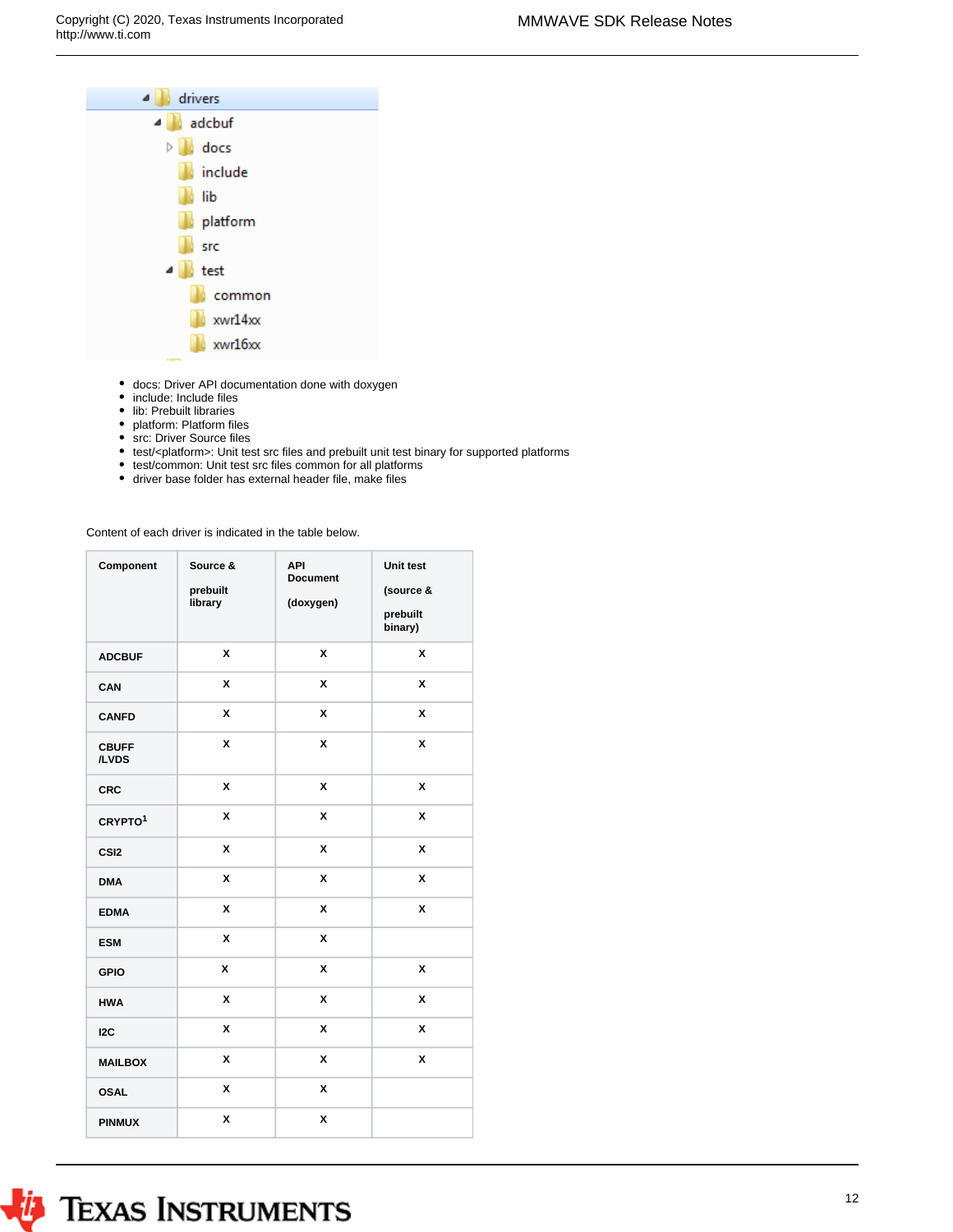| <b>QSPI</b>      | X | X | X |
|------------------|---|---|---|
| <b>QSPIFLASH</b> | x | X | x |
| <b>SOC</b>       | X | X |   |
| <b>SPI</b>       | X | X | X |
| <b>UART</b>      | X | X | X |
| <b>WATCHDOG</b>  | x | x | x |

<sup>1</sup>CRYPTO is only supported on high secure (HS) devices

## <span id="page-12-0"></span>**6. 2. Control**

Control modules can be found under mmwave\_sdk\_<ver>/packages/ti/control folder. Content of each of the control module is shown below

| Component                 | Source &<br><b>Prebuilt</b><br>Library | <b>API</b><br><b>Document</b><br>(doxygen) | <b>Unittest</b><br>(source &<br>prebuilt<br>binary) |
|---------------------------|----------------------------------------|--------------------------------------------|-----------------------------------------------------|
| datapath manager<br>(dpm) | x                                      | x                                          | x                                                   |
| mmwavelink framework      | x                                      | x                                          | x                                                   |
| mmwave high level api     | x                                      | x                                          | x                                                   |

#### <span id="page-12-1"></span>**6. 3. Datapath**

Datapth modules can be found under mmwave\_sdk\_<ver>/packages/ti/datapath folder. Content of each of the control module is shown below

| Component                                   | Source &<br>Prebuilt<br>Library | <b>API</b><br><b>Document</b><br>(doxygen) | <b>Unittest</b><br>(source &<br>prebuilt<br>binary) |
|---------------------------------------------|---------------------------------|--------------------------------------------|-----------------------------------------------------|
| RangeProc DPU                               | x                               | X                                          | X                                                   |
| Doppler DPU                                 | X                               | X                                          | X                                                   |
| <b>Static Clutter DPU</b>                   | X                               | X                                          | X                                                   |
| <b>CFAR CA DPU</b>                          | X                               | X                                          | X                                                   |
| <b>AoA DPU</b>                              | X                               | X                                          | X                                                   |
| AoA 2D DPU                                  | X                               | X                                          | X                                                   |
| Datapath EDMA                               | X                               | X                                          |                                                     |
| <b>Object Detection</b><br>DPC <sup>1</sup> | X                               | X                                          | X                                                   |

 $^1$  No pre-built library for Object Detection DPC  $\,$ 

## <span id="page-12-2"></span>**6. 4. Algorithm**

Algorithms can be found under mmwave\_sdk\_<ver>/packages/ti/alg folder. Currently algorithms applicable for mmwave functionality are provided under this folder:

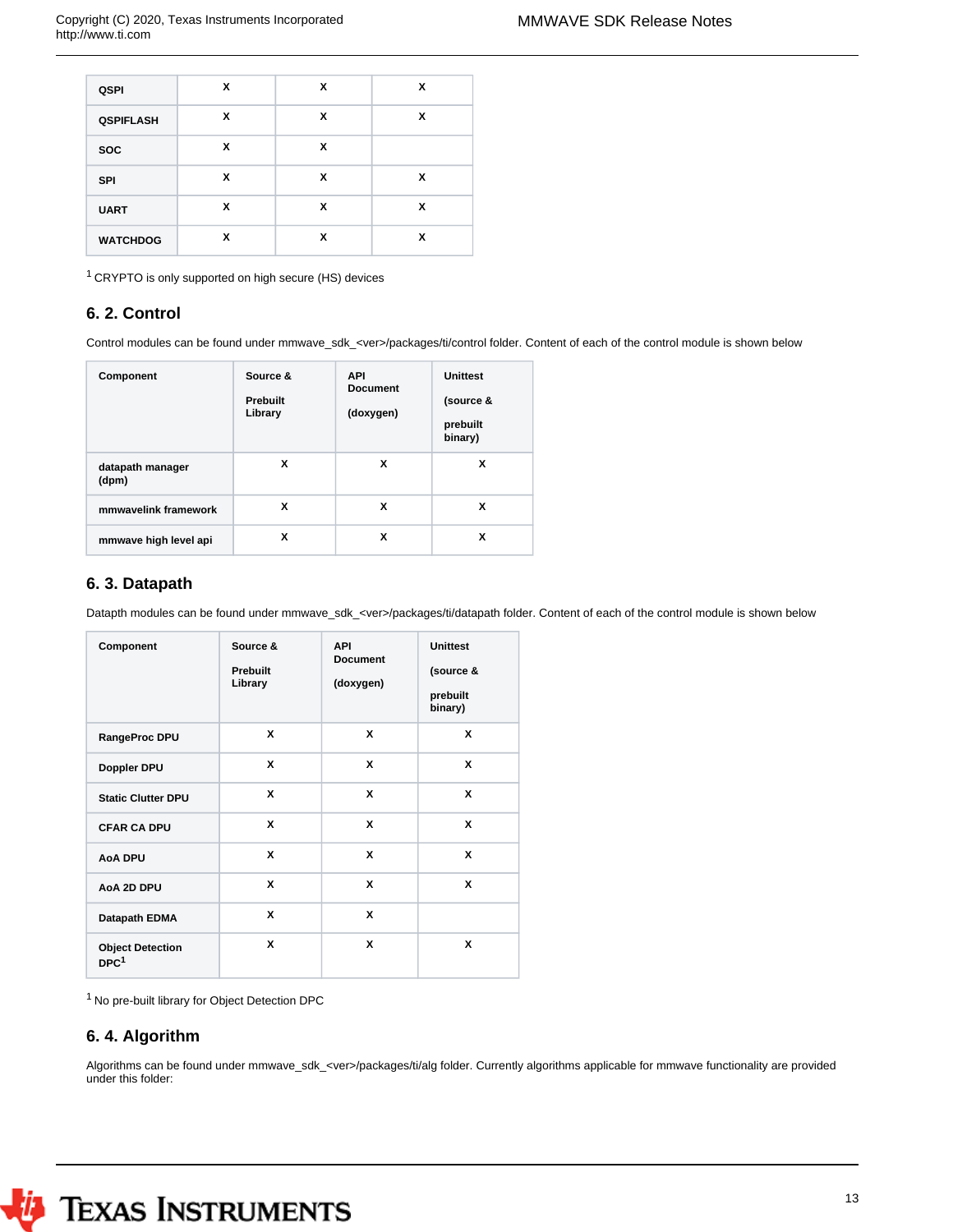| Component | Source &<br><b>Prebuilt</b><br>Library | <b>API</b><br><b>Document</b><br>(doxygen) | <b>Unittest</b><br>(source &<br>prebuilt<br>binary) |
|-----------|----------------------------------------|--------------------------------------------|-----------------------------------------------------|
| gtrack    | x                                      | x                                          | х                                                   |
| mmwavelib | x                                      | x                                          | x                                                   |

## <span id="page-13-0"></span>**6. 5. Usecases**

Usecases can be found under mmwave\_sdk\_<ver>/packages/ti/drivers/test folder.

| Component                    | <b>Source</b> | <b>API</b><br><b>Document</b><br>(doxygen) | <b>Unittest</b><br>(source &<br>prebuilt<br>binary) |
|------------------------------|---------------|--------------------------------------------|-----------------------------------------------------|
| csi_stream (IWR14xx<br>only) | X             | x                                          | x                                                   |
| mem_capture                  | X             | x                                          | х                                                   |

## <span id="page-13-1"></span>**6. 6. Demos**

Demos can be found under mmwave\_sdk\_<ver>/packages/ti/demo/<platform>. The following demos are included in the mmwave sdk package. Details on running demos can be found in the mmwave\_sdk\_user\_guide.

| Component        | Source &<br><b>Prebuilt</b><br><b>Binary</b> | Demo<br>document<br>(doxygen) | Demo<br>GUI |
|------------------|----------------------------------------------|-------------------------------|-------------|
| mmw <sup>1</sup> |                                              | x                             | x           |

 $1$  Demo is supported on all devices except for xwr14xx in this release

## <span id="page-13-2"></span>**6. 7. Misc folders**

Following folders are also part of mmwave\_sdk\_<ver>/packages/ti folder.

- common: Common header files needed across all components
	- platform: platform specific files
- utility: Contains
	- ccs debug utility which is the MSS/DSSbinary that needs to be flashed when connecting/developing using CCS (details can be found in mmwave\_sdk\_user\_guide)
	- $\bullet$  cli which is the cli helper utility used by the demos
	- cycleprofiler which is the helper utility used for profiling the various components inside the SDK
	- hsiheader which is a helper utility that creates a header for the data to be shipped over LVDS lanes.
	- mathutil is used to perform some common operations such as log2, rounding, saturation based on the core they need to run on (R4F, C674x)
	- secondary boot loader (sbl)
	- testlogger which is the helper utility for driver unit tests

## <span id="page-13-3"></span>**6. 8. Scripts**

Build scripts can be found in mmwave\_sdk\_<ver>/packages/scripts folder. Build instructions can be found in mmwave\_sdk\_user\_guide.

#### <span id="page-13-4"></span>**6. 9. Firmware**

RadarSS firmware for all supported devices is included under mmwave\_sdk\_<ver>/firmware/radarss folder. Procedure to flash the radarss is covered in the mmwave\_sdk\_user\_guide.

#### <span id="page-13-5"></span>**6. 10. Tools**